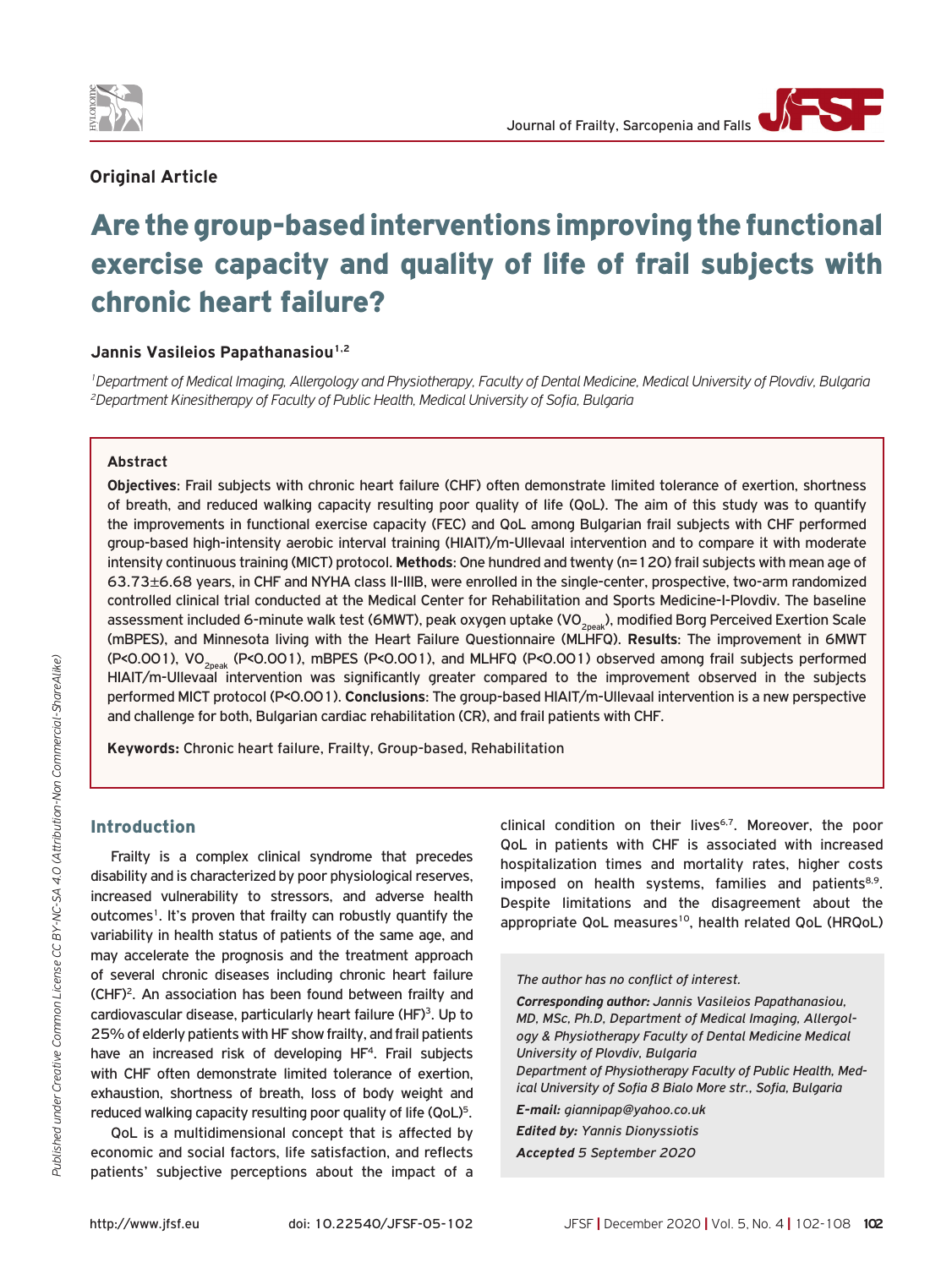|                                                               | HIAIT/m-Ullevaal (n =60) | <b>MICT (n=60)</b> | P-value |  |
|---------------------------------------------------------------|--------------------------|--------------------|---------|--|
| Age (years)                                                   | $63.65 \pm 6.71$         | $63.82 \pm 6.71$   | < 0.05  |  |
| Gender (men/women)                                            | 35/25                    | 35/25              | < 0.05  |  |
| 6MWT (m)                                                      | 440.58±39.7              | 442.90±42.5        |         |  |
| M-Borg Scale                                                  | $6.60 \pm 0.64$          | $6.42 \pm 0.62$    | < 0.05  |  |
| VO <sub>2 peak</sub>                                          | $13.49 \pm 3.7$          | $12.51 \pm 3.5$    | < 0.05  |  |
| MLHFQ score                                                   | $36.88 \pm 5.1$          | 37.40±7.7          | 0.05    |  |
| NYHA class II/III                                             | 48/12<br>46/14           |                    |         |  |
| <b>Smoking status</b>                                         |                          |                    |         |  |
| <b>Never</b>                                                  | 40 (66.6%)               | 38 (63.3%)         | < 0.05  |  |
| Ever                                                          | 17 (28.3%)               | 18 (30.1%)         | 0.05    |  |
| Current                                                       | $3(5.06\%)$              | $4(6.6\%)$         | < 0.05  |  |
| <b>Diagnosis</b>                                              |                          |                    |         |  |
| Coronary artery disease                                       | $36(60\%)$               | 36 (60%)           | < 0.05  |  |
| Hypertension                                                  | 16 (26.7%)               | 16 (26.7%)         | < 0.05  |  |
| Cardiomyopathy                                                | $8(13.3\%)$              | $8(13.3\%)$        | < 0.05  |  |
| Data procepted as mean $+$ SD or number of patients (percept) |                          |                    |         |  |

*Data presented as mean ± SD or number of patients (percent).*

**Table 1.** Demographic and clinical characteristics of the 120 frail subjects with CHF.

is acknowledged as a crucial dimension for health policy design and evaluation of various healthcare interventions as cardiac rehabilitation  $(CR)^{11}$ . Maintaining or improving HRQoL of frail subjects with CHF is one of the major challenges for health care professionals involved in CR12.

In this context, CR is recognized as integral and comprehensive intervention in secondary prevention that uses patient education, health behavior modification, and exercise training to improve secondary prevention outcomes in patients with cardiovascular disease $13$ .

Previous clinical studies<sup>14-15</sup> and Cochrane reviews<sup>16</sup> have focused on the effects of various exercise-based CR interventions for patients with CHF and have found clear benefits from CR, which the National Institute for Health and Care Excellence (NICE) in England have indicated as being highly cost-effective $17,18$ . It is noteworthy that frail subjects are at higher risk of adverse outcomes, such as independently, disability<sup>19</sup>, mortality and prolonged hospitalizations<sup>20</sup>, however, little is known about the impact of CR interventions on functional exercise capacity (FEC) and QoL of frail subjects with CHF<sup>21</sup>.

Based on the abovementioned, this study aimed to quantify the improvements on FEC and QoL among Bulgarian frail subjects with CHF performed group-based HIAIT/m-Ullevaal intervention and to compare it with moderate intensity continuous training (MICT) protocol.

#### Material and Methods

This study is part of another larger-sized single-center, prospective, randomized controlled clinical trial whose

methodology has been described elsewhere $21$ . One hundred forty-six (n=146) frail subjects with stable CHF, New York Heart Association classes II to IIIB were recruited from the Department of Cardiology at Medical University of Plovdiv and were from the Plovdiv Region which had an estimated population of 683, 027 inhabitants in 2015. Twentysix (n=26) eligible subjects withdrew for various reasons. Therefore, the final sample study consisted of one hundred and twenty (n=120) frail subjects with CHF (mean age: 63.73±6.68 years), enrolled from the period of 1 January 2012 to 30 June 2015. A flow chart summarizing the distribution of the included subjects during each stage of the study is presented in Figure 1. The general demographic characteristics and the baseline assessment of the study participants are presented in Table 1.

In the present study the NICE guidelines were applied shown in the Table  $2^{22}$ . Subjects with decompensated HF, ongoing unstable angina or acute myocardial infarction within 2 days, uncontrolled cardiac arrhythmia with hemodynamic compromise, active endocarditis, symptomatic severe aortic stenosis cardiomyopathy, recent pulmonary embolism, deep vein thrombosis, fever, stroke or transient ischemic attack, disabilities and mental impairments that preclude safe and adequate testing were excluded.

The randomization of included subjects was performed, using stratified block randomization by sex, age, NYHA class, and cause of CHF. Sixty frail subjects (n=60) with stable CHF were allocated to perform the group-based HIAIT/m-Ullevaal, while sixty subjects (n=60) were allocated to perform MICT in electrically braked ergometers (Pure Bike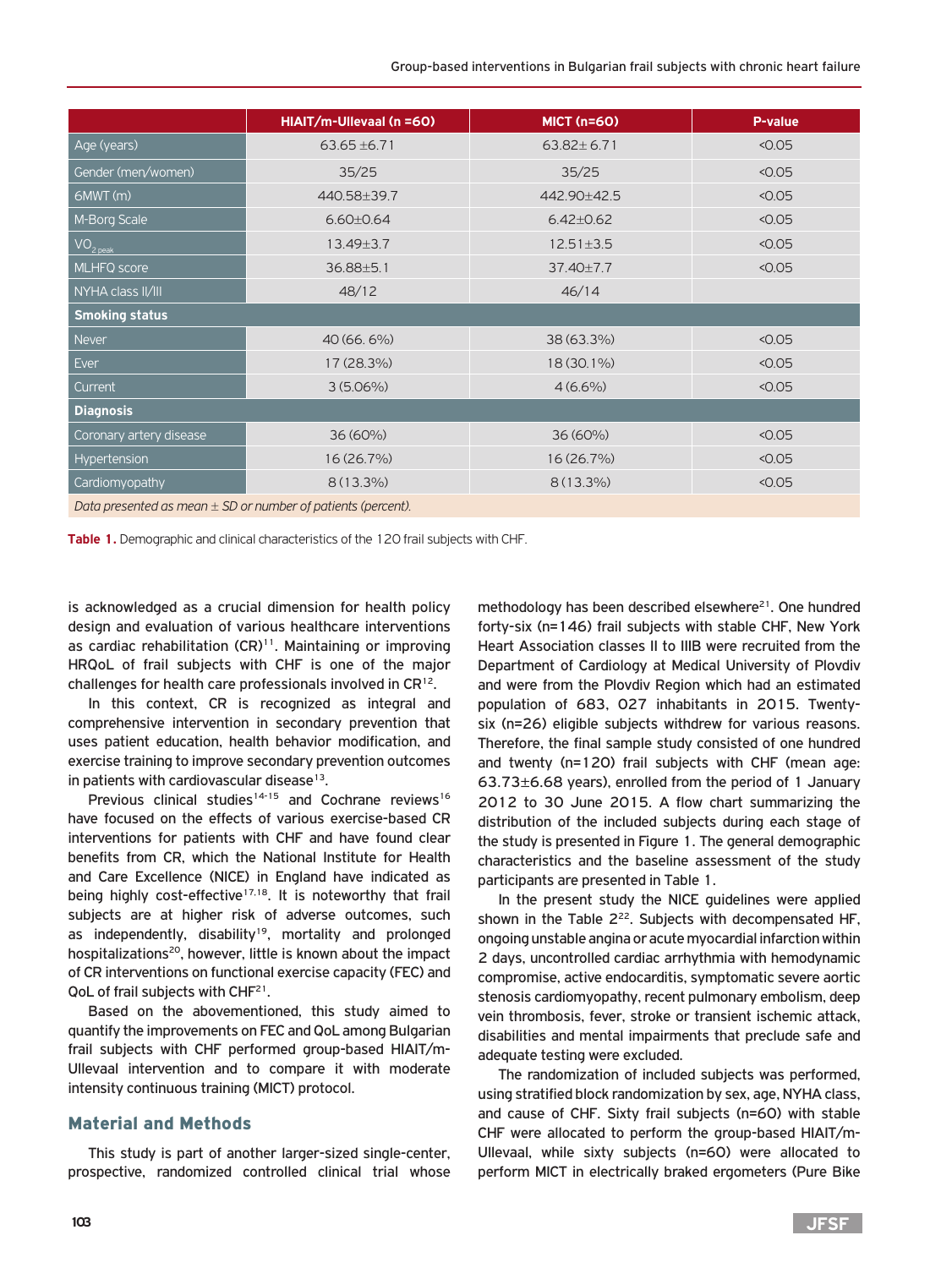| <b>Indications</b>                                                                                                                                                                                                                                                                                                                                                                                                                                                                                                                                                                                                                                                                                                           | <b>Contraindications</b>                                                                                                                                                                                                                                                                                                                                                                                                                                                                                                                                                                                                                                                                                                                                                                                                                                                                                                                                                                                                                                                                                                                                                                             |
|------------------------------------------------------------------------------------------------------------------------------------------------------------------------------------------------------------------------------------------------------------------------------------------------------------------------------------------------------------------------------------------------------------------------------------------------------------------------------------------------------------------------------------------------------------------------------------------------------------------------------------------------------------------------------------------------------------------------------|------------------------------------------------------------------------------------------------------------------------------------------------------------------------------------------------------------------------------------------------------------------------------------------------------------------------------------------------------------------------------------------------------------------------------------------------------------------------------------------------------------------------------------------------------------------------------------------------------------------------------------------------------------------------------------------------------------------------------------------------------------------------------------------------------------------------------------------------------------------------------------------------------------------------------------------------------------------------------------------------------------------------------------------------------------------------------------------------------------------------------------------------------------------------------------------------------|
| Primary:<br>• Detection of coronary artery disease (CAD) in patients with chest pain<br>(chest discomfort) syndromes or potential symptom equivalents<br>• Evaluation of the anatomic and functional severity of CAD<br>• Prediction of cardiovascular events and all-cause death<br>• Evaluation of physical capacity and effort tolerance<br>• Evaluation of exercise-related symptoms<br>• Assessment of chronotropic competence, arrhythmias, and response<br>to implanted device therapy<br>• Assessment of the response to medical interventions<br><b>Additional:</b><br>• Development of the exercise plan or prescription<br>• Response to medication<br>• Evaluation of perioperative risk for non-cardiac surgery | <b>Absolute contraindications:</b><br>• Acute myocardial infarction within 2 days<br>• Ongoing unstable angina<br>• Uncontrolled cardiac arrhythmia with hemodynamic compromise<br>• Active endocarditis<br>• Symptomatic severe aortic stenosis<br>• Decompensated heart failure<br>• Acute pulmonary embolism, pulmonary infarction, or deep vein<br>thrombosis<br>• Acute myocarditis or pericarditis<br>• Acute aortic dissection<br>• Physical disability that precludes safe and adequate testing<br><b>Relative contraindications:</b><br>• Known obstructive left main coronary artery stenosis<br>• Moderate to severe aortic stenosis with uncertain relation to<br>symptoms<br>• Tachyarrhythmia with uncontrolled ventricular rates<br>• Acquired advanced or complete heart block<br>• Hypertrophic obstructive cardiomyopathy with severe resting<br>gradient<br>• Recent stroke or transient ischemic attack<br>• Mental impairment with limited ability to cooperate<br>• Resting hypertension with systolic or diastolic blood pressures<br>>200/110 mmHg<br>• Uncorrected medical conditions, such as significant anaemia,<br>important electrolyte imbalance, and hyperthyroidism |

**Table 2.** The NICE guidelines.



**Figure 1.** Flow chart of the study.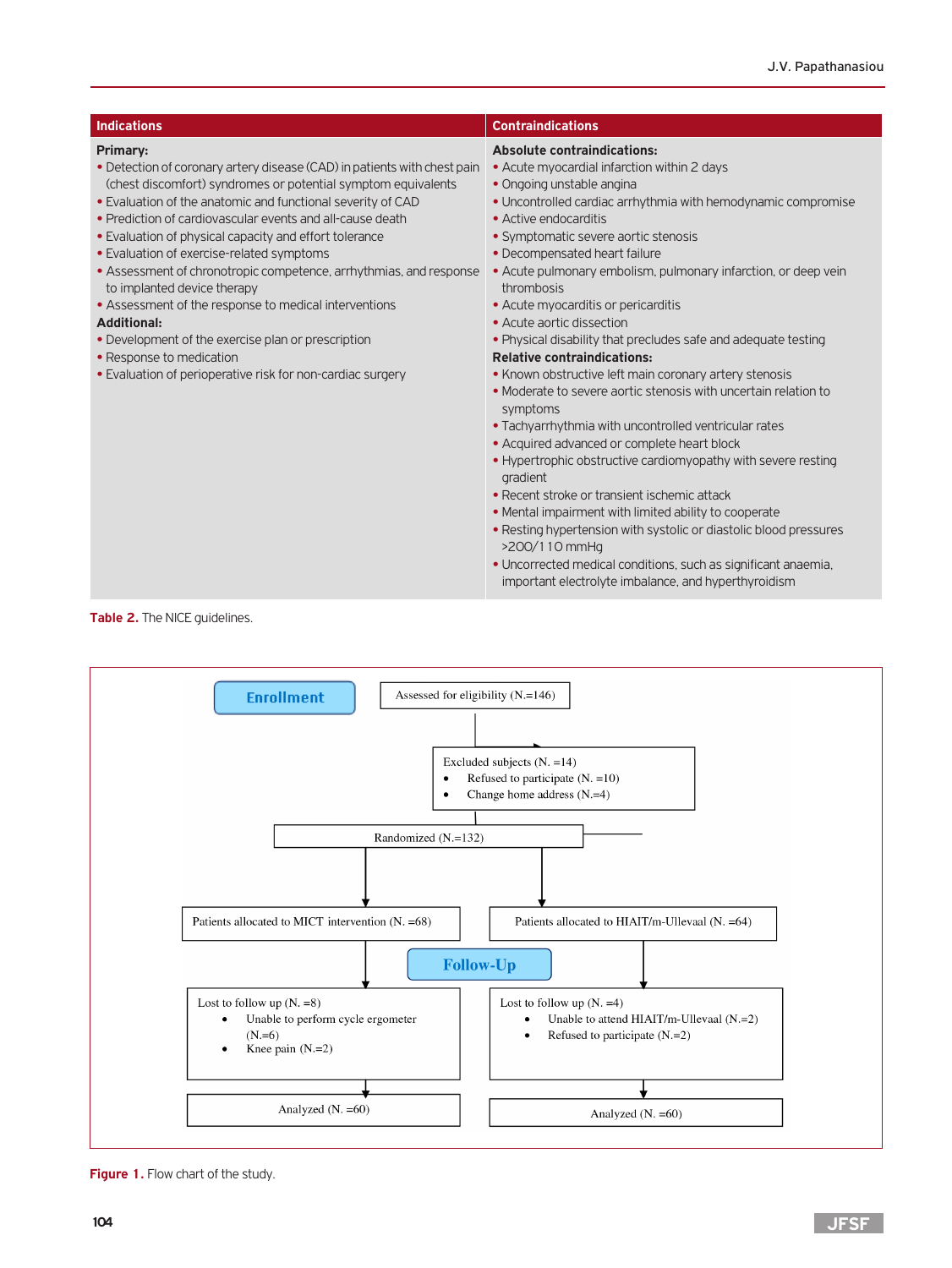| <b>CR</b><br><i>interventions</i> |               | HIAIT/<br>m-Ullevaal | $\Delta$ (%)    | p       | <b>MICT</b>      |                | $\Delta$ (%)     | D       | P-value |
|-----------------------------------|---------------|----------------------|-----------------|---------|------------------|----------------|------------------|---------|---------|
| <b>Variable</b>                   | Baseline (T1) | Follow-up            |                 |         | Baseline (T1)    | Follow-up      |                  |         |         |
| 6MWTD (m)                         | 440.58+39.79  | 513.38+37.73         | 16.86+6.43      | < 0.001 | 442.90+42.53     | 489.32+43.45   | $10.58 + 2.91$   | < 0.001 | < 0.001 |
| VO <sub>2peak</sub>               | 13.49±3.78    | $16.97 \pm 3.65$     | 29.16±21.77     | < 0.001 | $12.51 \pm 3.56$ | 14.53±3.09     | 19.68±21.69      | < 0.001 | < 0.001 |
| <b>mBPES</b>                      | $6.60 + 0.64$ | $4.62 + 0.61$        | $-29.79 + 88.8$ | < 0.001 | $6.42 + 0.62$    | $4.73 + 0.66$  | 29<br>$-2571+11$ | < 0.001 | < 0.001 |
| <b>MLHFQ score</b>                | 36.88±5.19    | 29.80+5.37           | $-19.46 + 6.04$ | < 0.001 | $37.40 + 7.73$   | $35.65 + 7.80$ | $-6.41+4.23$     | < 0.001 | < 0.001 |

**Table 3.** 6MWT, VO<sub>2poak</sub>, BPES and MLHFQ scores at baseline (T1) and after 24 CR sessions (T2).

4.1, Tunturi, Almere, Finland) over 12 weeks, for a total of 24 training sessions. No adverse effects during the training sessions were observed.

Group-based HIAIT/m-Ullevaal intervention consisting of three high-intensity intervals (HR max: 90%) and two intervals of moderate intensity (HR max: 70%) guided by motivational and melodious music pieces<sup>23</sup>. It includes mainly three different exercise types: muscle-strengthening, flexibility, and endurance/fitness exercise. At baseline the functional exercise capacity (FEC) was estimated through the 6-minute walk test (6ΜWT) and peak oxygen uptake  $(VO_{2peak})^{24}$ .

The 6ΜWT was recently introduced as a tool for the assessment of mobility and FEC of frail subjects, as well as those with CHF<sup>25</sup>. Participants performed the 6MWT in the 30-m marked corridor at the Medical Center for Rehabilitation and Sports Medicine-I-Plovdiv, following the most current American Thoracic Society (ATS) guidelines<sup>26</sup>.

It's proven that 6ΜWT is a powerful prognostic indicator of the severity of various cardiac and pulmonary diseases $27$ . VO2peak was collected and analyzed by a portable gas analyzer VO2000 (Med Graphis, St Paul, Minnesota, USA).

The perceived exertion of frail subjects was evaluated using the m-Borg's perceived exertion scale (mBPES) which ranges from O (nothing at all) to 10 (extremely severe)<sup>28</sup>. Participants were encouraged to achieve 5 to 7 on mBPES during high-intensity intervals of the group-based HIAIT/m-Ullevaal intervention, and 2 to 4 on mBPES (i.e. 70% of the HRmax) during the moderate intensity intervals. The frail subjects randomly assigned to MICT were encouraged to achieve 2 to 4 on mBPES (i.e. 70% of the HRmax).

The study participants were requested to complete the Bulgarian version of Minnesota Living with Heart Failure Questionnaire (MLHFQ)<sup>29</sup> twice, at baseline (T1), and after 24 sessions (T2). The MLHFQ is one of the most widely used validated disease-specific questionnaires for measuring the effects of different rehabilitation interventions among patients with CHF<sup>30</sup>.

The MLHFQ assesses the physical and emotional impact of HF on QoL and consists of 21 rated on six-point Likert scales, representing different degrees of impact of HF on HRQoL, from 0 (none) to 5 (very much). It provides a global

score (range 0–105, from best to worst HRQoL), as well as scores for two dimensions, physical (8 items, range 0–40) and emotional (5 items, range 0–25). The other eight items (of the total of 21) are only considered for the calculation of the global score.

#### *Ethics*

Ethical approval was obtained from the Ethics Committee of the Medical University of Plovdiv under number (approval # R 3/, date 05/07/2015) which was in accordance with the World Medical Association's Code of Ethics (Declaration of Helsinki, 1967). All participants have provided written informed consent $31$ .

#### *Statistical analysis*

Data are presented as mean  $\pm$  standard deviation (SD) or as percentages (proportions) unless stated otherwise. The Shapiro–Wilk statistic was used to test the normality of the distribution of all variables. A mixed-model ANOVA analysis was performed on outcome measures (6MWT,  $VO_{2n eak}$ , mBPES, and MLHFQ). In the present study time (levels: T1 and T2) was the within-subjects factor. Frail subjects had been separated into two groups by the type of the applied group-based HIAIT/m-Ullevaal intervention and MICT, i.e. the between-subjects factor was the type of the applied intervention. The statistical significance level was set at p<0.05 for both main and interaction effects. All statistical analyses were performed using Statistical Software Package for Social Sciences (SPSS) for windows version 18.0 (SPSS Inc., Chicago, USA).

#### **Results**

Significant improvement in FEC was observed among the participants after 24 training sessions. However, the improvement in the 6MWT achieved from the frail subjects performed the HIAIT/m-Ullevaal intervention (73 m) was significantly higher compared to improvement observed among the frail subjects with CHF performed MICT intervention (46 m) [average improvement of baseline 6MWD by 17% vs 11% respectively, p <0.001] (Table 3).

VO<sub>2peak</sub> increased by 29.1% in frail subjects performed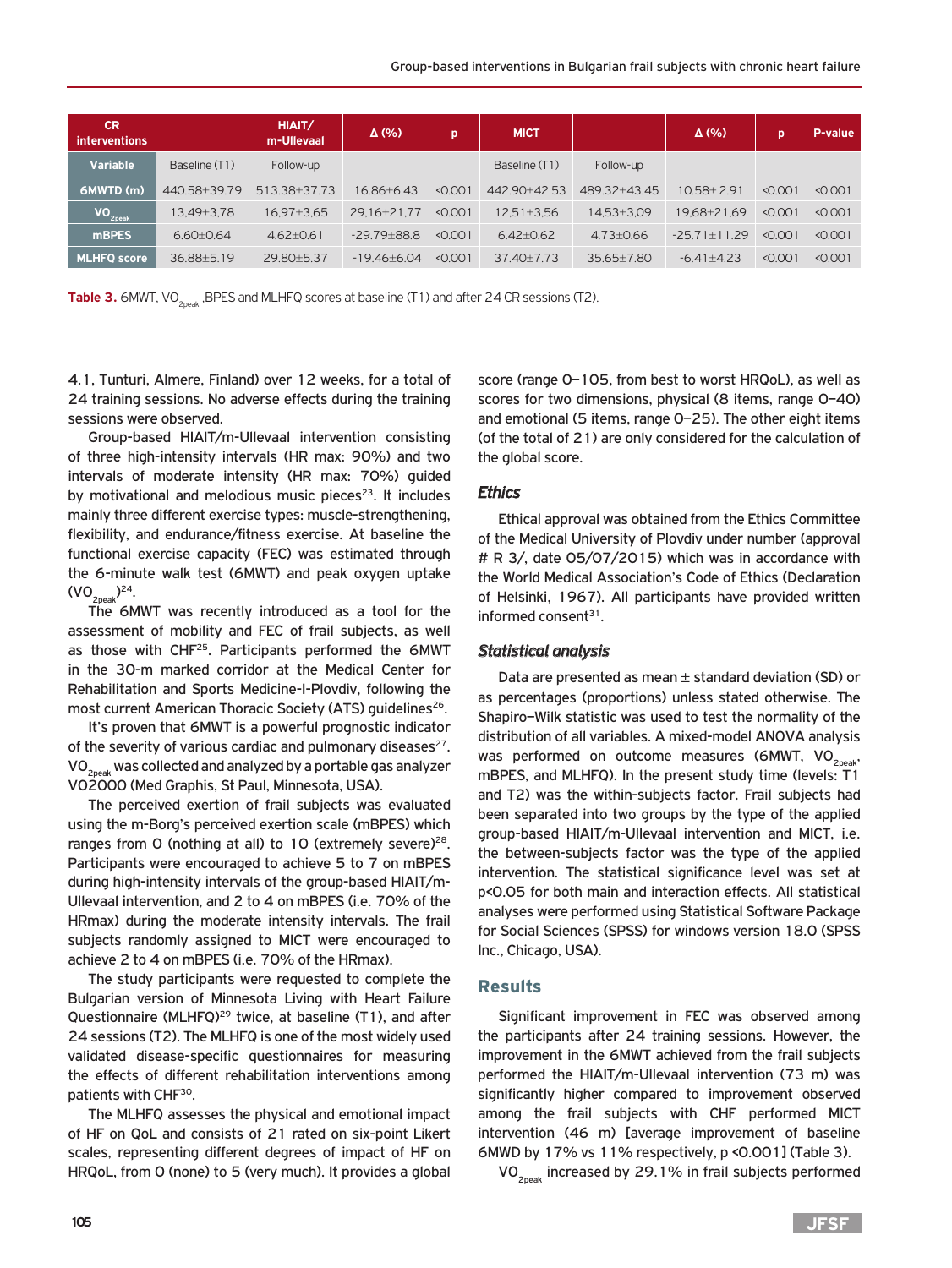the group-based HIAIT/m-Ullevaal intervention, (13.49±3.78 vs 16.97±3.65 ml/kg/min) (p<0.001), after 24 sessions which was significantly greater than the improvement achieved in subjects performed MICT, respectively 19,68 % (12.51±3,56 to 14.53±3.09, p<0.001), (Table 3). Statistically significant decrease in mBPES was observed among participants performed both CR interventions after 24 training sessions (T2). However, the decrease in mBPES observed among frail subjects performed the group-based HIAIT/m-Ullevaal intervention was significantly higher than these achieved from subjects performed MICT intervention (respectively -29.79±8.88% vs. -25.71±11.29%, P<0.001) (Table 3).

A significant improvement in the MLHFQ scores was observed after 24 sessions (T2) among frail subjects performed both CR interventions (group-based HIAIT/m-Ullevaal and MICT), (Table 2). Specifically, the MLHFQ scores, decreased by -19.46 % in subjects performed the group-based HIAIT/m-Ullevaal intervention and -6.41 % for the subjects performed MICT. The improvement observed in HRQOL is derived from the fact that QoL is inversely proportional to the MLHFQ score. Therefore, the referred score decrease implies QoL improvement. The proportional changes in the 6MWT,  $VO_{2p,2k}$ , BPES and MLHFQ scores are presented in Table 3.

An analysis of the correlation between QoL and changes in other demographic, anthropometric, and functional indicators was carried out.

The mixed ANOVA analysis indicated a significant and strong influence was mainly exerted by the type of CR intervention (r=0.726, p<0.001). Moreover, the singlefactor analysis of variance (ANOVA) shows that type of CR intervention was a significant factor influenced the changes in FEC (F = 39.46 P = 0.000), mBPES (F = 9.42, P = 0.003) and MLHFQ (F =  $81.22$  P = 0.000).

#### **Discussion**

This was the first single-center, controlled clinical trial conducted in Bulgaria aimed to quantify the improvements on FEC and QoL in frail subjects with CHF performed groupbased CR interventions<sup>21</sup>.

The significance and characteristics of frailty in patients with CHF are increasingly recognized. Some authors show that frailty can be diagnosed in subjects who do not demonstrate any chronic illness, whereas others argue that chronic illnesses and frailty share many characteristics, the most commonly being HF<sup>32</sup>. To our knowledge in previous studies and systematic reviews the relationship between the effectiveness of various CR interventions and reducing frailty were investigated<sup>33-36</sup>. Although the duration of the applied rehabilitation interventions were short ranging from three to six weeks, consequently the improvements were less impressive.

Individually supervised rehabilitation is often considered as the "gold standard"therapy for improving physical function

and physiologic outcomes for subjects with CHF, however, these interventions is resource-intensive. Group-based interventions are the field of our study that examines the positive and negative forces that reside within groups, which posits that one's interactions with fellow members change both the individual and the group members $21$ . Moreover, it's proven that the group-based interventions contributes to the creation of positive social relationships on its members and can exert much influence and motivation for continuous physical activity. Strong evidence suggests that groupbased interventions applied in subjects with CHF generally increases both FEC and OoL<sup>23</sup>.

The improvement in MLHFQ score observed among participants performed the group-based HIAIT/m-Ullevaal intervention (7.08 points) is considered as a clinically meaningful difference (CMD). The CMD was significantly greater than the improvement observed in MLHFQ score among frail subjects performed MICT protocol resp. 2.32 points (Table 3).

The aforementioned confirms the superiority of the group-based HIAIT/m-Ullevaal intervention in terms of QoL improvement in frail subjects with CHF. Moreover, the reverse correlation between changes in MLHFQ score and changes in FEC (with r=-0.54, p<0.001), were significant indicating that changes in QoL are associated with the FEC in frail subjects performed HIAIT/m-Ullevaal group-based intervention. It's important to be noted that study population was not highly selected, however reflected the poor social and economic status, as well as the low QoL of the Bulgarian pensioners. Frail subjects performed HIAIT/m-Ullevaal protocol reported high satisfaction with the intervention and found it motivating and enjoyable. On the other hand, the poor initial MLHFQ scores are associated with the weaknesses of the Bulgarian healthcare system i.e. limited access to rehabilitation services due to lack of adequate health policy regarding national CR programs. Although, some authors referred relatively low MLHFQ scores, in high-income countries, with more efficient health care system<sup>35</sup>.

The search for an optimal rehabilitation intervention for frail subjects with CHF is not merely related to the improvement in these aspects, but also with the magnitude of this improvement. Nilsson et al., have found that CHF patients who received HIAIT present much better outcomes regarding QoL and 6MWTD, than the subjects, which received MICT<sup>15</sup>. Additionally, it has been acknowledged that HIAIT is more effective than MICT, mainly in terms of FEC improvement for CHF patients<sup>37</sup>, which is a finding that is also supported by our results. Furthermore, according to Wisloff et al., HIAIT is superior to MICT not only as a means for FEC increase but also from a QoL perspective<sup>38</sup>. Based on the aforementioned results, the group-based HIAIT/m-Ullevaal intervention led to significant improvements on FEC and QoL of frail subjects with CHF.

Effective rehabilitation strategies in frail subjects with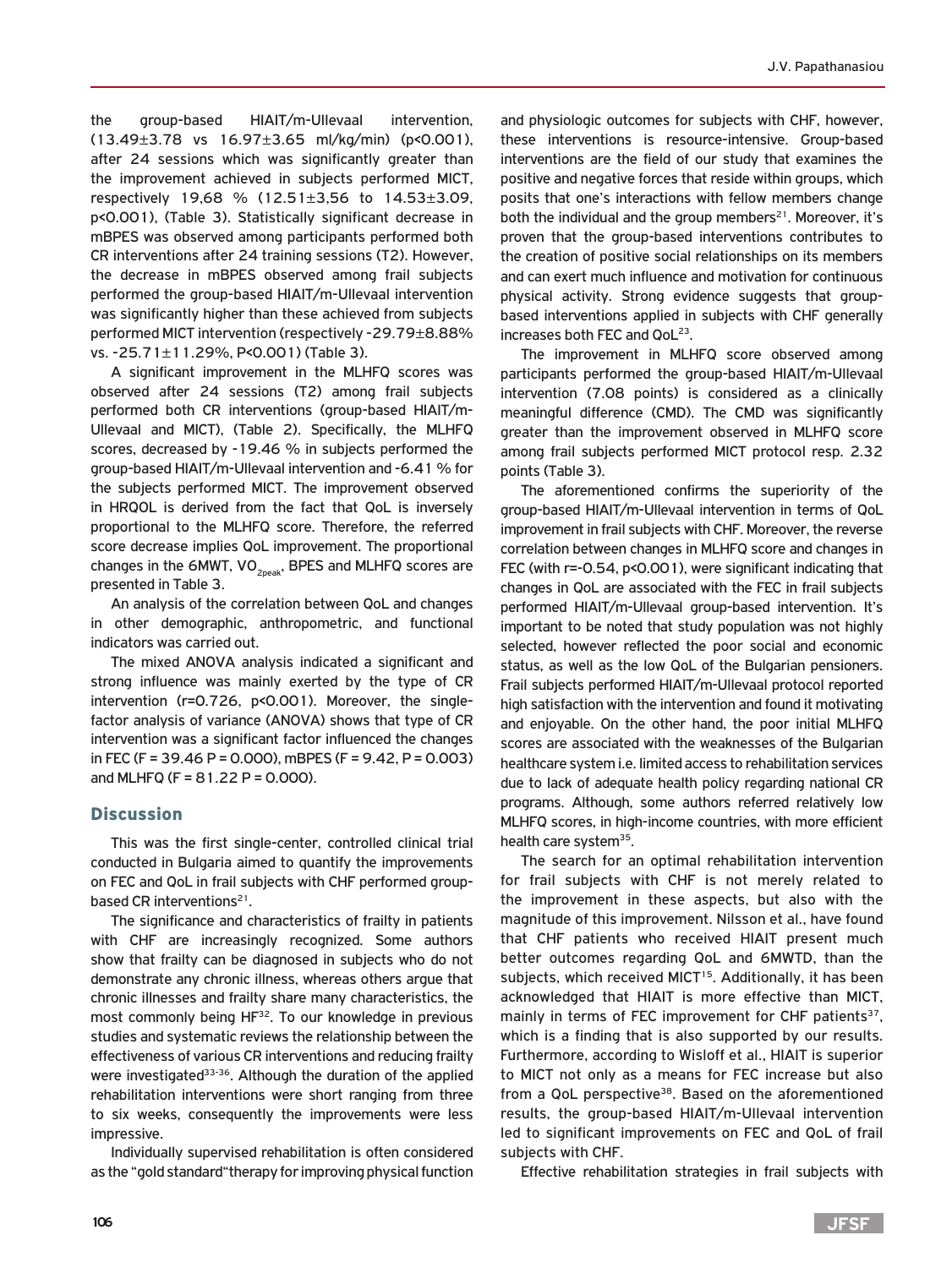CHF are still evolving, but evidence suggests that supervised group-based interventions including exercise training, education, and psychological care, improves clinical outcomes and reduces costs. Cost-constrained healthcare systems such Bulgarian recently introduced health technology assessment (HTA)39 in order to evaluate the relationship between clinical effectiveness, safety, and cost-effectiveness of different rehabilitation interventions. A rapid HTA should motivate the health policy-makers, Bulgarian Medical Association (BMA) as well as the National's Health Insurance Fund (NHIF), to introduce this novel intervention in the updated clinical pathway for  $CR^{40}$ , consequently a growing number of Bulgarian frail subjects with CHF can benefit from this effective intervention.

#### *Limitations*

The present study has some limitations that need to be addressed. First, the frail subjects included were homogeneous with stable CHF, NYHA classes II to IIIB and were predominately referred from the Cardiology Clinic at the Medical University of Plovdiv. While all the participants were classified as moderate-to-severe CHF, NYHA classes, both group-based interventions improved significantly the FEC and QoL of the subjects. We hypothesize that stricter inclusion criteria, e.g. ejection fraction <30% or including subjects with slow walking speed, significantly low FEC, and/or exhaustion, might lead to different results. The lack of validated frailty assessment instruments applied in the study population was another limitation. However, the 6MWT was used for both, to assess the FEC of the participants, as well as a valid measure of frailty. Further research on the development and validation of clinically relevant frailty assessment instrument across different cultural contexts, including adaptation for use in Bulgarian language is necessary.

#### Conclusions

The group-based HIAIT/m-Ullevaal intervention is a new perspective and challenge for Bulgarian CR as well in rehabilitation for frail individuals with CHF. There is strong evidence that this intervention is highly effective regarding the improvement observed in FEC and QoL among this population. These promising results should motivate the Bulgarian health policy-makers to include the group-based HIAIT/m-Ullevaal intervention in the updated CR clinical pathway.

#### *Funding*

*The present research leading to these results received no specific grant from any funding agency in the public, commercial, or not-for-profit sectors in Bulgaria.*

#### *Disclaimer*

*Prof. Jannis Vasileios Papathanasiou is an Editorial Board member in the Journal. The manuscript underwent peer review process by independent experts.*

#### *References*

- 1. Bergman H, Ferrucci L, Guralnik J, Hogan DB, Hummel S, et al. Frailty: an emerging research and clinical paradigm - issues and controversies. J Gerontol A Biol Sci Med Sci 2007; 62(7):731-7.
- 2. Kehler DS, Giacomantonio N, Firth W, Blanchard CM, Rockwood K, et al. Association Between Cardiac Rehabilitation and Frailty. Can J Cardiol 2020; 36(4):482-489.
- 3. Goldwater DS, Pinney SP.Frailty in Advanced Heart Failure: A Consequence of Aging or a Separate Entity? Clin Med Insights Cardiol 2015; 9(Suppl 2):39-46.
- 4. Khan H, Kalogeropoulos AP, Georgiopoulou VV, Newman AB, Harris TB, et al. Frailty and risk for heart failure in older adults: the health, aging, and body composition study. Am Heart J 2013; 166:887-94.
- 5. Moradi M, Daneshi F, Behzadmehr R, Hosien R, Salehoddin B, et al. Quality of life of chronic heart failure patients: a systematic review and meta-analysis. Heart Fail Rev 2019 Nov 19. doi: 10.1007/ s10741-019-09890-2.
- 6. Moher D, Liberati A, Tetzlaff J, Altman DG. Preferred reporting items for systematic reviews and meta-analyses: the PRISMA statement. Ann Intern Med 2009; 151(4):264-269.
- 7. Hoy D, Brooks P, Woolf A, Blyth F, March L, et al. Assessing risk of bias in prevalence studies: modification of an existing tool and evidence of interrater agreement. J Clin Epidemiol 2012; 65(9):934-9.
- 8. Angermann CE, Gelbrich G, Störk S, Gunold H, Edelmann F, et al. Effect of escitalopram on all-cause mortality and hospitalization in patients with heart failure and depression: the MOOD-HF randomized clinical trial. JAMA 2016; 315(24):2683-93.
- 9. Gupta A, Allen LA, Bhatt DL, Cox M, DeVore AD, et al. Association of the hospital readmissions reduction program implementation with readmission and mortality outcomes in heart failure. JAMA Cardiol 2018; 3(1):44-53.
- 10. Skevington SM, Lotfy M, O'Connell KA. The World Health Organization's WHOQOL-BREF quality of life assessment: Psychometric properties and results of the international field trial. A report from the WHOQOL group. Qual Life Res 2004; 13(2):299-310.
- 11. Dolan P, Shaw R, Tsuchiya A, Williams A. QALY maximization and people's preferences: a methodological review of the literature. Health Econ 2005; 14(2):197-208.
- 12. Price KJ, Gordon BA, Bird SR, Benson AC.A review of guidelines for cardiac rehabilitation exercise programmes: Is there an international consensus? Eur J Prev Cardiol 2016; 23(16):1715-1733.
- 13. Lewis EF, Johnson PA, Johnson W, Collins C, Griffin L, et al. Preferences for quality of life or survival expressed by patients with heart failure. J Heart Lung Transplant Sep; 2001 20(9):1016–1024.
- 14. Chrysohoou C, Angelis A, Tsitsinakis G, Spetsioti S, Nasis I, et al. Cardiovascular effects of high-intensity interval aerobic training combined with strength exercise in patients with chronic heart failure. A randomized phase III clinical trial. Int J Cardiol 2015; 179:269-74.
- 15. Nilsson BB, Westheim A, Risberg MA. Effects of group-based highintensity aerobic interval training in patients with chronic heart failure. Am J Cardiol 2008; 102(10):1361-5.
- 16. Anderson L, Oldridge N, Thompson DR, Zwisler AD, Rees K, et al. Exercise-based cardiac rehabilitation for coronary heart disease: Cochrane systematic review and meta-analysis. J Am Coll Cardiol 2016; 67(1):1-12.
- 17. NICE. MI secondary prevention: secondary prevention in primary and secondary care for patients following a myocardial infarction. NICE: London 2007; CG48:1-231.
- 18. Rockwood K, Mitnitski A. Frailty defined by deficit accumulation